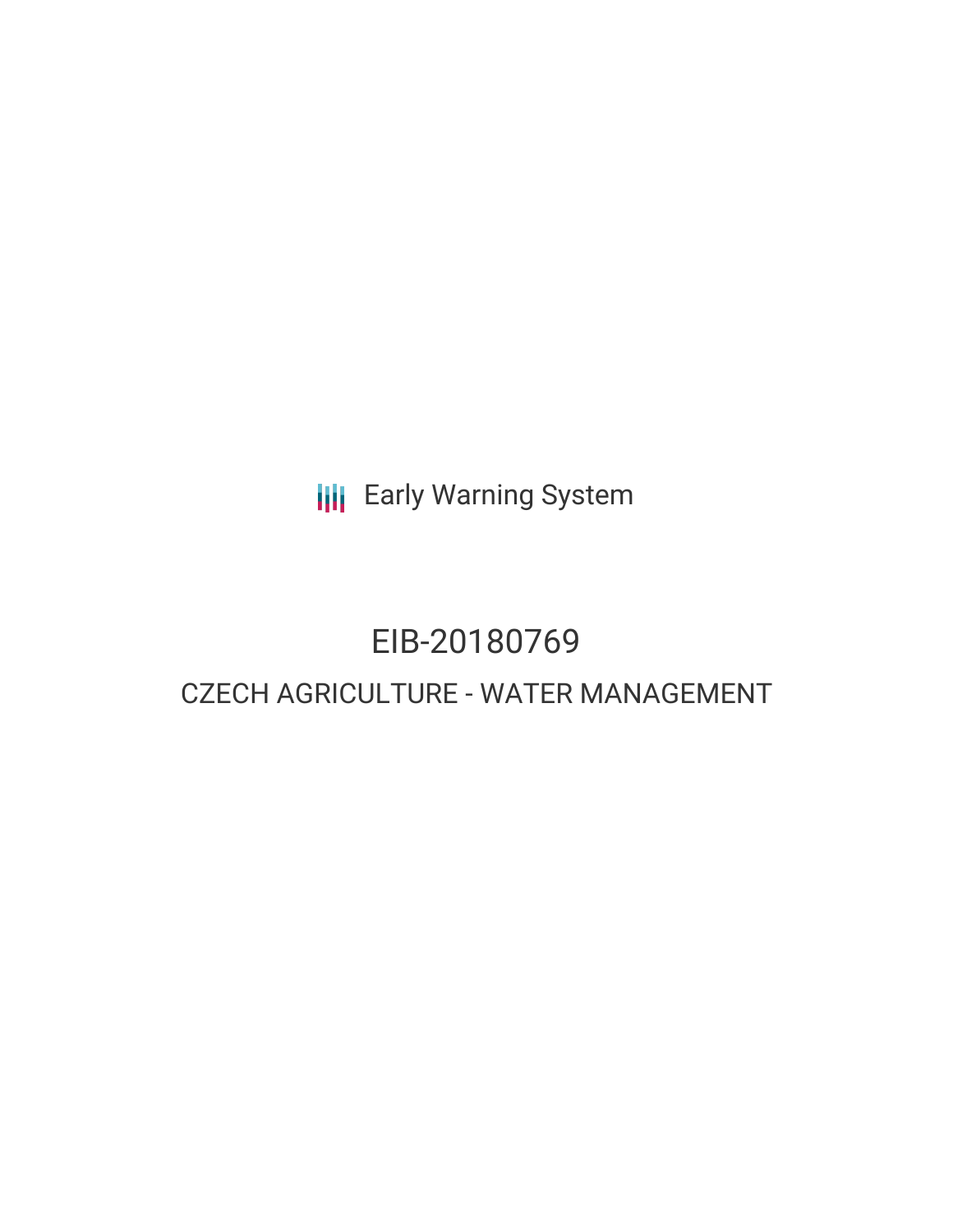

# **Quick Facts**

| <b>Countries</b>               | Czech Republic                               |
|--------------------------------|----------------------------------------------|
| <b>Financial Institutions</b>  | European Investment Bank (EIB)               |
| <b>Status</b>                  | Proposed                                     |
| <b>Bank Risk Rating</b>        | U                                            |
| <b>Borrower</b>                | THE MINISTRY OF AGRICULTURE - CZECH REPUBLIC |
| <b>Sectors</b>                 | Water and Sanitation                         |
| <b>Investment Type(s)</b>      | Loan                                         |
| <b>Investment Amount (USD)</b> | \$349.32 million                             |
| <b>Project Cost (USD)</b>      | \$698.64 million                             |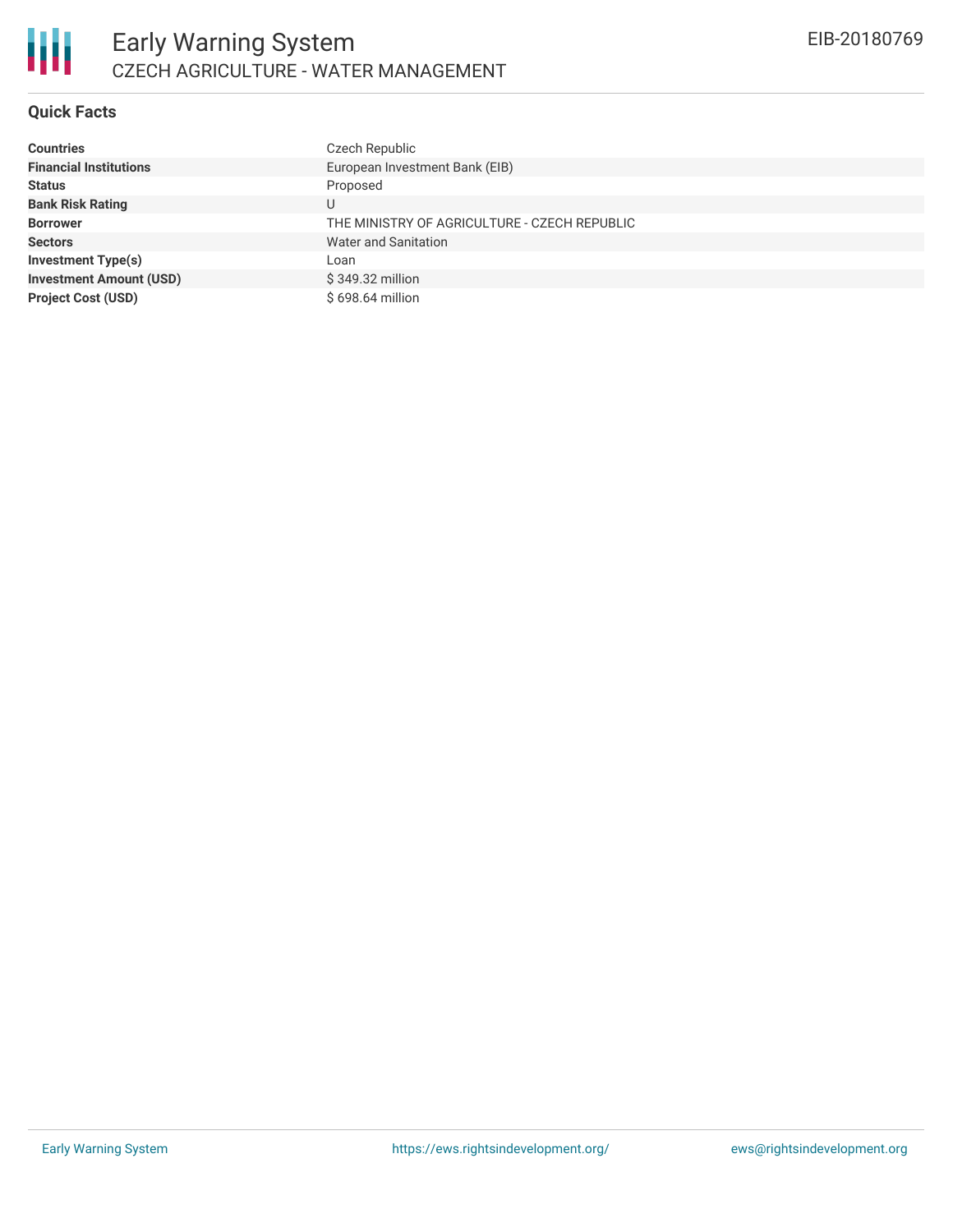

#### **Project Description**

According to the Bank's website, this project will finance water management investments by Czech Republic's Ministry of Agriculture. These projects aim to increase the availablility of drinking water supply, waste water collection and treatment, especially in municipalities with a population of less than 1000 people. It will also finance initiatives which aim to deliver flood protection measures in areas with significant flood risks.

The Bank will assess the capacity and procedures of the Ministry of Agriculture to ensure compliance with national and European environmental and biodiversity regulations.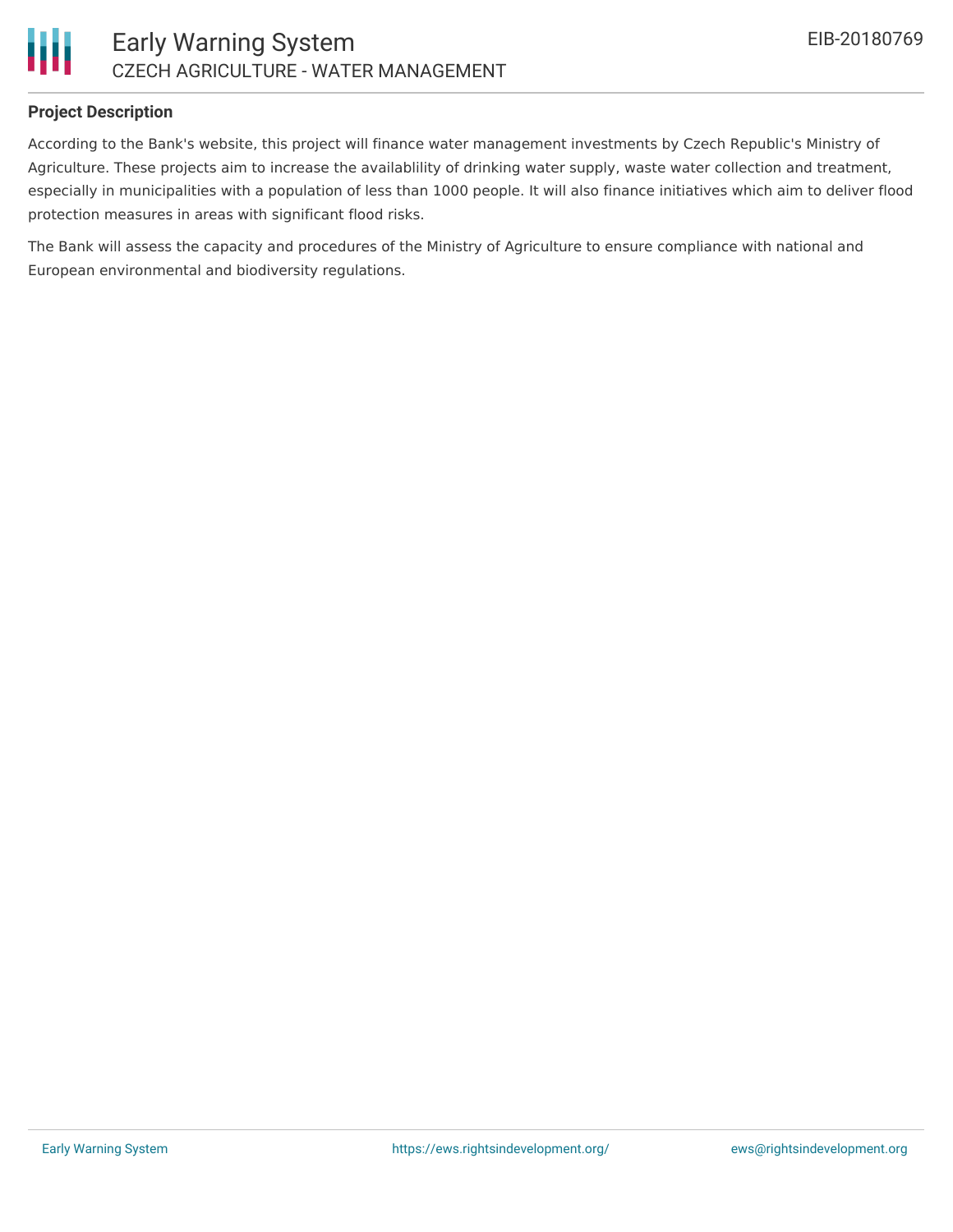

## **Investment Description**

European Investment Bank (EIB)